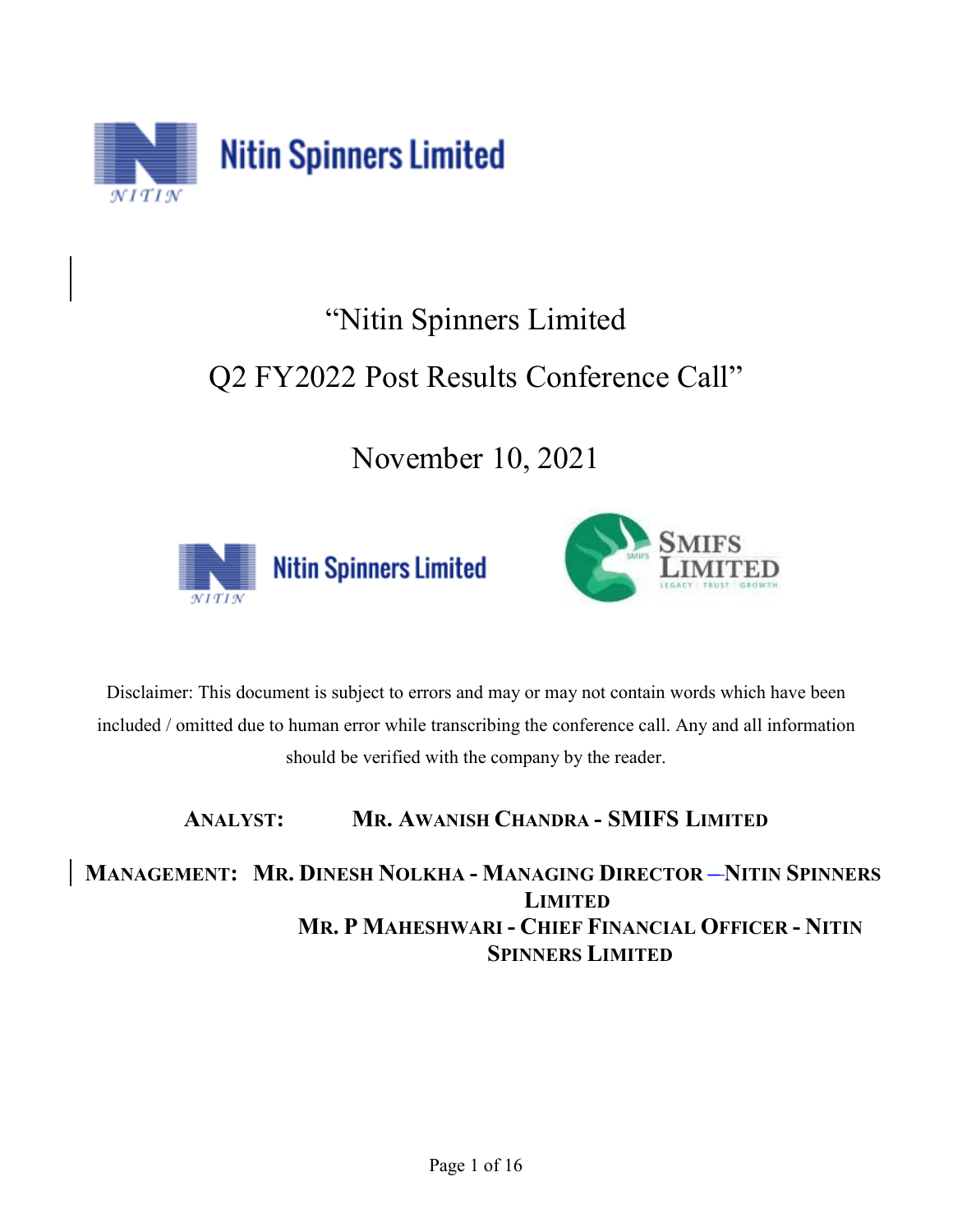

- **Moderator**: Ladies and gentlemen, good day and welcome to the Q2 FY2022 Post Results Conference Call of Nitin Spinners hosted by SMIFS Limited. As a reminder, all participant lines will be in the listen-only mode and there will be an opportunity for you to ask questions after the presentation concludes. Should you need assistance during the conference call, please signal an operator by pressing '\*' then '0' on your touchtone phone. Please note that this conference is being recorded. I would now like to hand the conference over to Mr. Awanish Chandra from SMIFS Limited. Thank you and over to you Sir!
- **Awanish Chandra**: Thank you Janice. Good evening everyone, on behalf of SMIFS Limited I welcome you all to Q2 FY2022 conference call of Nitin Spinners Limited. We are pleased to host the top management of the company. Today we have with us Mr. Dinesh Nolkha, Managing Director of Nitin Spinners and Mr. P Maheshwari, Chief Financial Officer of the company. We will start the call with initial commentaries on results and then we will open the floor for question and answer. Now I will hand over the call to Mr. Nolkha, Managing Director. Over to you Dinesh Sir!
- **Dinesh Nolkha**: Thank you Awanish and the management of SMIFS for hosting this call. Good afternoon and warm welcome to all the participants to the post result investor and analyst meet of Nitin Spinners Limited. I hope you are all keeping safe and healthy. I hope you had a look at our investor presentation that is uploaded on our website and stock exchanges.

As you all know Nitin Spinners is a leading manufacturer of cotton yarn, blended yarn, knitted fabrics and woven fabric. The company's leadership in cotton and blended yarn and the fabric manufacturing is driven by its continuous investments in the latest technologies resulting in delivering international standard quality products and optimum cost. The company has achieved in this quarter highest ever topline and bottomline. This was cumulative result of better capacity utilization, focus on value added products and cost efficiencies coupled with strong export and pickup in domestic demand. During the quarter we have also added about 7296 spindles to our operations and yarn capacity has increased to 75000 tons per annum from 72000 tons per annum earlier.

As you all know the textile industry is going through a structural change and witnessing strong demand from major consuming countries. Government's thrust on Aatma Nirbhar Bharat is expected to surge internal demand for raw materials hereby uplifting the industry and its ecosystem. We aim to capitalize on growth opportunities rising from investment promotion schemes of the state governments and other announced schemes of the central government as well. Many countries have adopted China plus One policy and the shift of the same happening to various other countries. We endeavor to maintain the topline growth momentum by optimizing capacity utilization and continue to add value added products and use of sustainable fibers and adding capacities at our existing locations along with exploring new market across the geographies. I now hand over the call to Mr. Maheshwari who is the Chief Financial Officer to give you the operating and financial highlights for Q2 and half year ended in September.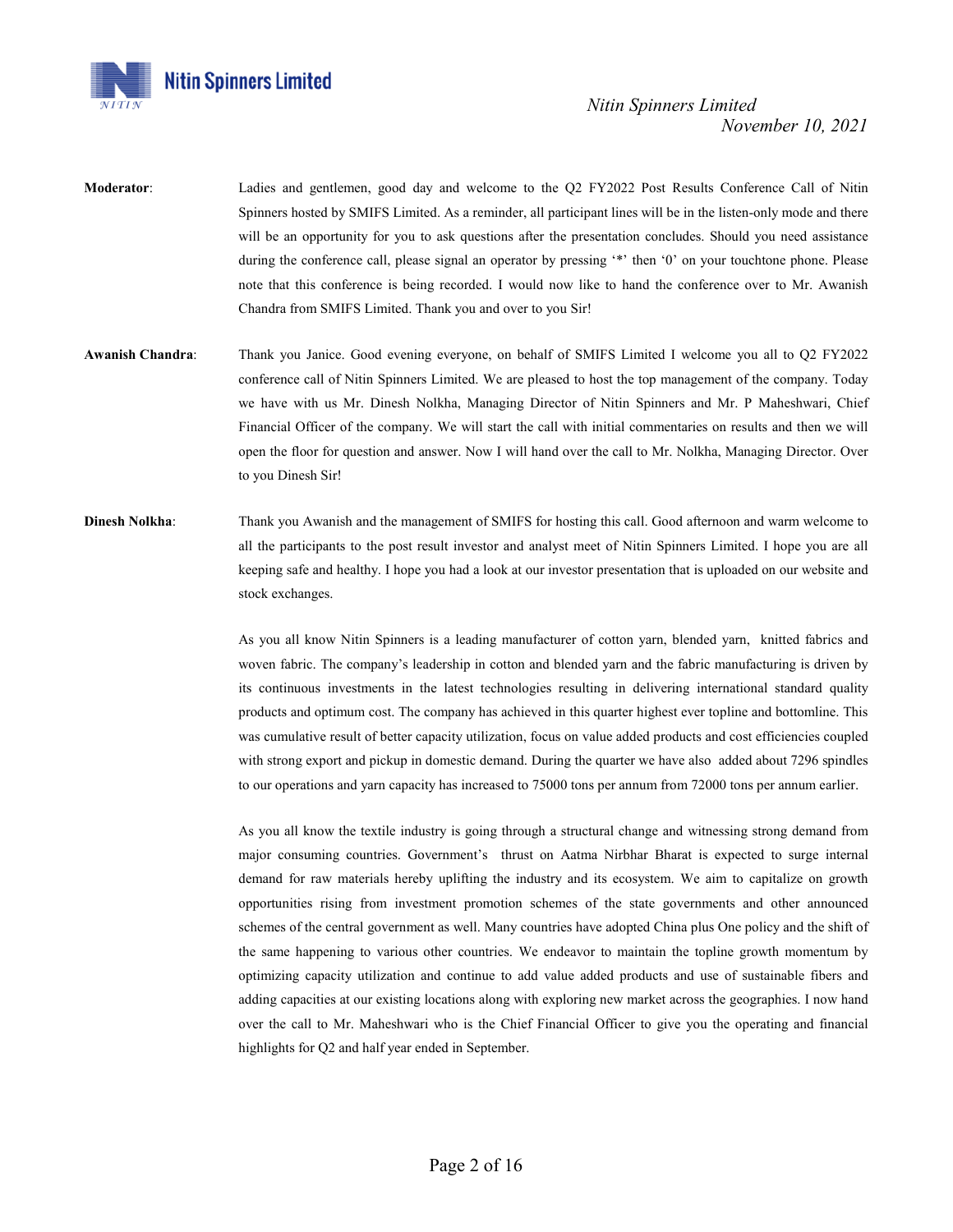

**P. Maheswari:** Thank you Sir. Good afternoon everyone and thank you all for joining the call. I would like to touch upon the operational and financial highlights for the quarter ended September 30, 2021 as well as half year ended September 30, 2021. The revenues for Q2 FY2022 increased to Rs.665 Crores from Rs.427 Crores in Q2 FY2021 that is an increase of 56% on Y-o-Y basis. The half yearly revenue stood at Rs. 1218 Crores as compared to Rs. 646 Crores in FY2021 half year registering a growth of 89% on year-on-year basis. EBITDA for the quarter stood at Rs. 178 Crores as compared to Rs. 55 Crores in Q2 FY2021 that is a growth of 120% on year-on-year basis. For half year EBITDA stood at Rs. 306.08 Crores as against 79 Crores in H1 FY2021. EBITDA margin for Q2 FY2022 is 26.7% ,the improvement in margins were supported by RoDTEP benefit and if we adjust the earlier period's RoDTEP benefit the EBITDA margin for the quarter is 24.7%. Reported PAT for the quarter is 87 Crores as against Rs.12 Crores in Q2 FY2021 that is 633% growth on year-on-year basis, on half yearly basis profit after tax was Rs.147 Crores against Rs.3 Crores in half year FY2021. EPS and cash EPS for the quarter were Rs.15.54 and Rs.19.42 respectively. During six months of this year we reduced debt by 227 Crores from March 2021 level. As regards operational efficiency during the quarter we produced 18500 metric tons of yarn as against 16700 metric tons in Q2 FY2021, about 25% yarn is actively used for knitted fabrics and woven fabrics. Knit fabric production was 2378 metric tons during the quarter which was 1818 metric ton for the same period last quarter. Woven fabric production for the quarter was 67.33 lakh meters against 65.83 lakh meters in Q2 2021, whereas finished fabric production was 49.53 lakh meters in Q2 2022 against 30.82 lakh meters in Q2 2021. I would like to conclude my commentary with a strong belief that we would achieve strong topline and bottomline growth for the rest of the year with the outlook of strong demand going forward at domestic as well as global level. Now I open the floor for questions and answers. Thank you.

**Moderator**: Thank you very much. Ladies and gentlemen, we will now begin the question and answer session. The first question is from the line of Yash Agarwal from JM Financial. Please go ahead.

**Yash Agarwal**: Good evening Sir and congrats on a very strong set of numbers. My first question is what was the average yarn realizations in the second quarter and could you also give some highlight of what the current yarn realization is and the second question is that we have been hearing that the cotton prices for the new season are up from about Rs.45000, Rs.47000 a candy to in excess of Rs.70000 a candy so incrementally is it fair to assume that the spreads could be under pressure maybe from once our low cost cotton inventory gets over? These are the two questions from my side Sir.

**Dinesh Nolkha**: Thank you. First of all I would like to answer your second question first and then I will be able to give you the data for the first question**.** present price of cotton is about Rs.66500 per candy and in the last quarter Ruling price was about Rs.52000 to Rs.53000 a candy so there is an increase of about 20% in the prices in this quarter. I think presently there is a very good demand of yarn and most of the increase in the cotton prices are getting passed on in rupee terms or maybe in per kg terms. Last quarter's average realization price of our yarn was in the range of about Rs.320 per kg and I think at this point of time this is running at about Rs.350 to Rs.355 a kg.

**Yash Agarwal:** So what you are saying that the cotton consumed in the second quarter was at Rs.52000 a candy and now at 64000, 65000…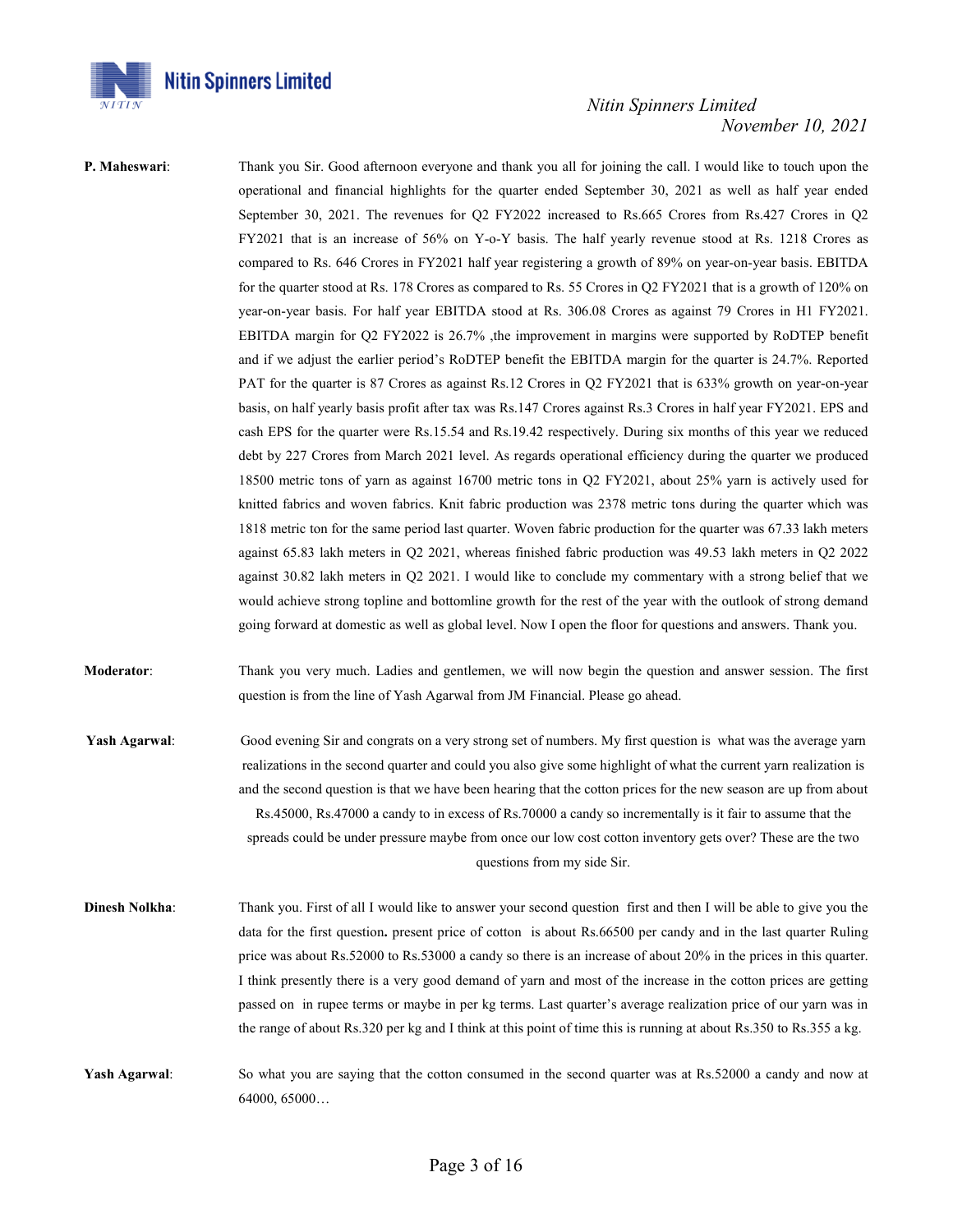

| <b>Dinesh Nolkha:</b> | Not consumed I am telling you the Ruling prices. Consumption cost will depend as per the quality which we<br>are using and I am telling you the base prices of the raw material at the moment.                                                                                                                                                                                                                                                                                                                                                                                                                                                                                           |
|-----------------------|------------------------------------------------------------------------------------------------------------------------------------------------------------------------------------------------------------------------------------------------------------------------------------------------------------------------------------------------------------------------------------------------------------------------------------------------------------------------------------------------------------------------------------------------------------------------------------------------------------------------------------------------------------------------------------------|
| Yash Agarwal:         | Followup question was that will we are sitting on some low cost cotton inventory in the second quarter or you<br>would say that broadly our cost was in line with what the market price average was in the second quarter?                                                                                                                                                                                                                                                                                                                                                                                                                                                               |
| <b>Dinesh Nolkha:</b> | Our raw material prices were more or less in sync with the market prices and there was no such extraordinary<br>low cost.minor 1%- 3% plus minus definitely cannot be accounted for but there was no major low cost<br>inventory.                                                                                                                                                                                                                                                                                                                                                                                                                                                        |
| Yash Agarwal:         | Sir one more question was that what is the general margin difference that we are having in yarn and in the value<br>added segment and which is more remunerative I would believe in the fabric and denim split?                                                                                                                                                                                                                                                                                                                                                                                                                                                                          |
| <b>Dinesh Nolkha:</b> | This additional margin for the fabric basically depends on the products which we are manufacturing, actually it<br>can be different for different products that if you are doing dying, printing, finishing then it will be different, if<br>you do only greige then it is different so you cannot quantify, of course it is value added accretive but at this<br>point of time when the prices of raw materials as well as the other intermediates like coal, dyes and chemicals,<br>everything, have increased substantially in last three four months so it takes some time to pass on those prices,<br>apart from that definitely that is more value added and more value accretive. |
| Yash Agarwal:         | Are we getting the right price hikes or going forward do you believe that the price hikes would come about in<br>the fabric segment?                                                                                                                                                                                                                                                                                                                                                                                                                                                                                                                                                     |
| <b>Dinesh Nolkha:</b> | Definitely it is looking so but as we see at this point of time the channel is empty we are not seeing too much of<br>stocks in the pipeline as because of COVID $2nd$ wave nobody was buying domestically and the buying was<br>very less last quarter in the domestic market so we see that and since prices have increased across the board not<br>related with one manufacturer so we definitely feel that this will be passed on in due course of time.                                                                                                                                                                                                                             |
| Yash Agarwal:         | Is cotton prices expected to rise further from here or do you feel this could be the peak Rs.66000, Rs.67000 that<br>you said?                                                                                                                                                                                                                                                                                                                                                                                                                                                                                                                                                           |
| <b>Dinesh Nolkha:</b> | This is something which is very difficult to answer and this depends on lot of international and domestic<br>factors, of course the cotton prices have run up sharply and in such circumstances normally prices consolidate at<br>a lower level and then maybe at the end of the season can go up again but this is all depending on the supply<br>side disruptions which is happening and also, what is happening in rest of the world.                                                                                                                                                                                                                                                 |
| Yash Agarwal:         | Sure Sir. Thank you so much for answering my questions and best of luck for the future performances. Thank<br>you.                                                                                                                                                                                                                                                                                                                                                                                                                                                                                                                                                                       |
| Moderator:            | Thank you. The next question is from the line of Sanjay Shah from KSA Securities. Please go ahead.                                                                                                                                                                                                                                                                                                                                                                                                                                                                                                                                                                                       |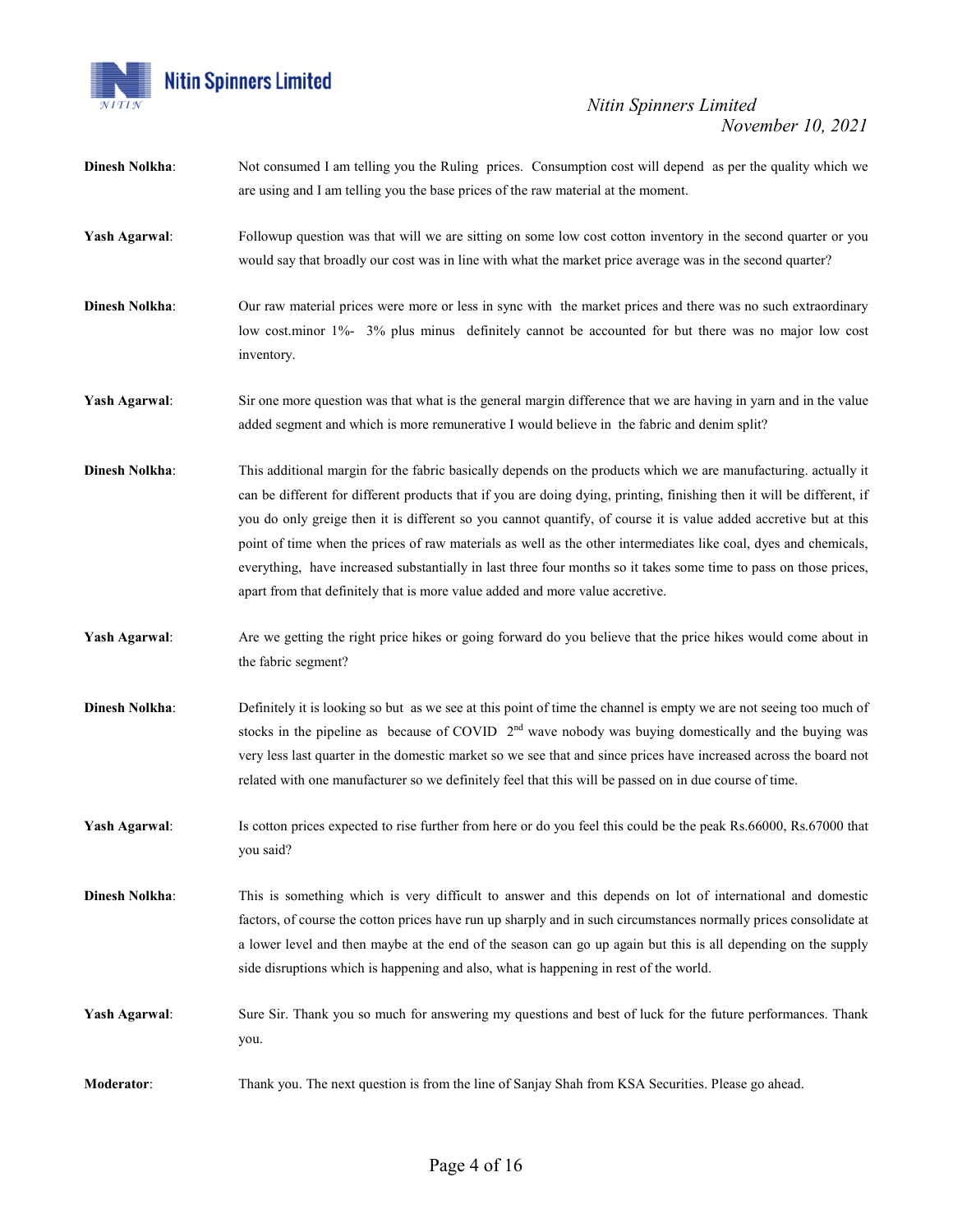

- **Sanjay Shah**: Sir good evening and thanks for the opportunity. Sir can you highlight upon the future prospects of our industry and y even particularly our company as far as value added products are concerned and how are we going ahead with the growth trajectory from here on for the next two three years because I suppose we are about to consume the full capacity and so at full capacity what turnover we can do and what additional we are doing to enhance the capacity and growth path ahead?
- **Dinesh Nolkha:** As far as the textile industry as such is concerned it looks quite promising around the world and we are seeing that there is lot of demand coming towards the Indian textile industry so government is doing the right to improve upon the exports as well as the international markets, so the future looks promising. As far as our capacity is concerned I think we are nearly getting fully utilized for our spinning capacity. For our knitting capacity also we are nearly fully utilized as such we are running at more than 90% capacity and in woven we are reaching nearly our top capacity now this quarter so definitely as far as the utilization is there we will be running at full capacities in the next half year. Regarding the topline from this it depends a lot of factors like as we have seen that raw material prices have gone up by around 35%, 40% in the last six to eight months so consequently the finished product prices also improves. So accordingly the topline keeps on varying so I cannot comment exactly on what topline we would be achieving or where we can be with this capacity because if the prices increase further we may have to think. I hope to maintain the second quarter performance in topline going forward as well as far as this year is concerned. As far as the future growth is concerned we are now definitely planning for various capacity expansions as I said in my opening remark as well that we are looking for Brownfield expansions at this point of time at our existing two locations which we have and we are evaluating various options to grow our business.
- **Sanjay Shah**: Have we lined up any drawing or it is still on a drawing board or what capex are we going to spend have we finalized or are we going for PLI schemes or anything else?
- **Dinesh Nolkha:** First of all we are not going for PLI scheme at this point of time basically because of the PLI scheme as such is in the present form, requires a Greenfield expansion in a new company and as such existing infrastructure cannot be used for that purpose, so at this moment we are not considering any investment in PLI, we have already represented through our various textile associations and also directly to the textile ministry about this and requested for certain modifications. Also certain products are not complete in full form so we are definitely talking to them for that so at the moment we do not have any plans for PLI but definitely we are making the plan for our existing product lines and as soon as we are ready we will definitely inform all our investors.

**Sanjay Shah**: What capex\_are\_you planning?

**Dinesh Nolkha:** At the moment I would not like to comment on that because we are evaluating various deliveries of equipments, kind of capacities ramp up we can do for various business ,so all those things we are working out I would request you to wait for some more time.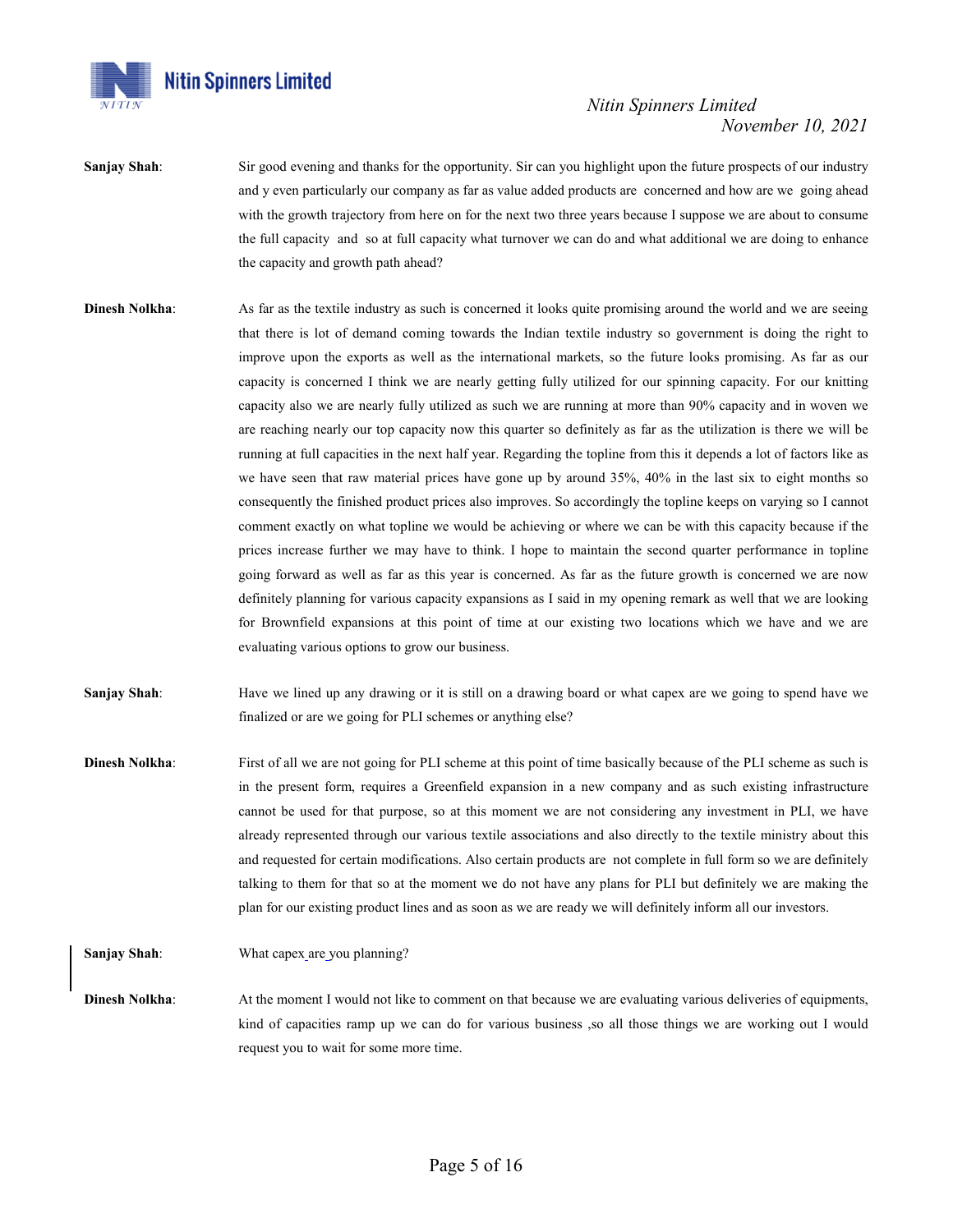

- **Sanjay Shah**: Sir we have been doing phenomenal growth on export side so still our export demand is so buoyant or are we thinking to spread our wings in domestic market or export is sufficient enough to fully occupy our business because we are increasing export every quarter-on-quarter?
- **Dinesh Nolkha:** It was more of a compulsion rather than choice, actually as in the first quarter we saw that we were having lot of lockdowns in our country so we had to shift to export businesses and then RoDTEP was announced it was a very good incentive for us to tilt ourselves towards exports so we are seeing that exports have been commercially more beneficial so we have accordingly tilted our balance towards exports however we are very active and agile about the domestic market also.
- **Sanjay Shah:** My last question was can you highlight upon your focus on new areas of growth like our use of organic cotton, use of recycle polyester, staple fiber or anything what else you can throw us?
- **Dinesh Nolkha**: Of course our focus has been on the various value added products like core spun yarn, stretch based yarn, also we are focusing on organic yarn, recycled cottons, recycled polyester, so all the kinds of products and also we are Concentrating a lot on super fine imported cotton yarn like giza and pima, so these are various products which we are already producing and focusing on and we will continue to focus which will add value to our products.
- **Sanjay Shah**: That is great and what will be our debt position at the end of this year?
- **Dinesh Nolkha:** At the end of this year I think long-term debts would be somewhere in the range of about Rs. 400 Crores and of course working capital debt which is at about Rs. 130 Crores at this point of time ,will depend on the kind of cotton inventories which we carry into the next year.
- **Sanjay Shah**: That is great. Thank you Sir. Wishing a good luck to you Sir.
- **Moderator**: Thank you. The next question is from the line of Abhilasha Satale from Dalal & Broacha. Please go ahead.
- **Abhilasha Satale**: Thank you for giving me opportunity. Sir I want to know that how much RoDTEP benefit we have accounted for in this quarter and without this benefit how much has been our margin so basically have we also accounted for the previous and is it year till date which has come entirely in this quarter?
- **Dinesh Nolkha:** Yes From January 1, 2021 to September 30, 2021 has been accounted for in this quarter. We have given the breakup also in our results it is about Rs.7.5 Crores for Q4 of last year, Rs.9.8 Crores for Q1 of this year and about 9.7 Crores for this particular quarter, so if we remove this our revenue would have been about 647.28 Crores for this quarter EBITDA would have been about 160 Crores is giving us margins of about 24.73%.

**Abhilasha Satale**: One more thing, we have said that the cotton prices have increased to 66500 so can we assume this would be the cotton cost for the season because I think we would be inventorying cotton by December, January like we would inventor most of our cotton requirement so this would be the average cotton cost for this season?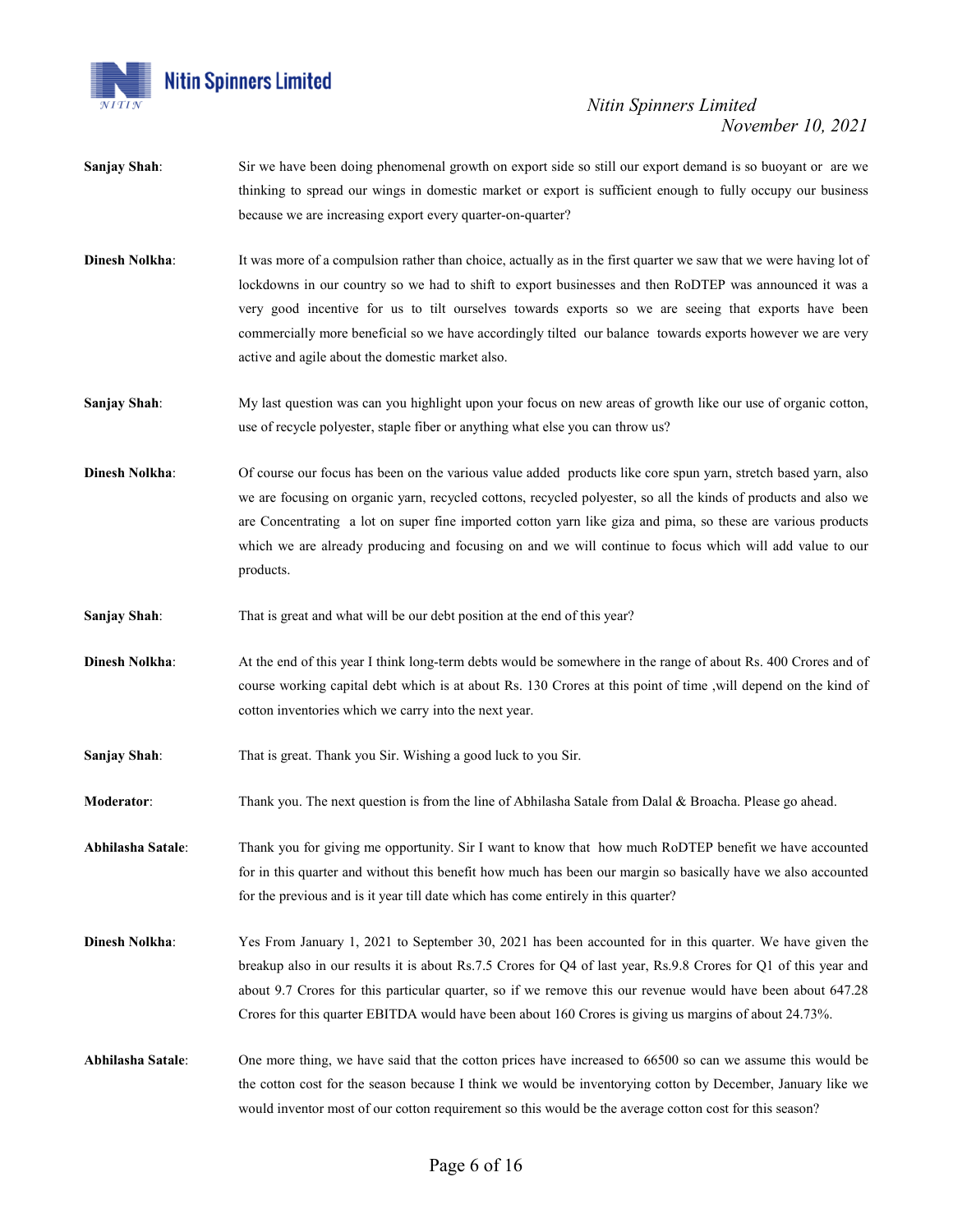

- **Dinesh Nolkha**: No, this will not be the average cotton cost for this particular quarter because we were already carrying some inventories of last cotton season and of course when this season also started it was 54000, 55000 and then now in early November it has reached at this level so definitely it will not be at this level it will be at lesser level.
- **Abhilasha Satale**: We have also said that the yarn realization during the same period has increased from Rs.320 per kg to Rs.350 per kg so which if I calculate on a per candy basis then overall it is similar to what we have seen in the cotton prices so largely we have passed on this cotton price increase in the yarn realization. so on a per kg basis, per ton basis our margins would be similar on a quarter-on-quarter basis on going ahead in third and fourth quarter?
- **Dinesh Nolkha**: Basically on per kg basis it looks that we have been able to pass on and we should be able to maintain our margins for Q3, for Q4 we are still to see the next season which is coming in and what kind of prices of cotton remains. Basically there is volatility in the prices means up and down if there is a sharp volatility then definitely this impacts business sentiment and then the customers as well as the suppliers both become more cautious of the price hike so we will have to see and evaluate for the Q4, but Q3 it looks like that in per kg basis we should be able to maintain the margin.

**Abhilasha Satale**: Thank you.

- **Moderator**: Thank you. The next question is from the line of Yogansh Jeswani from Mittal Analytics. Please go ahead.
- **Yogansh Jeswani**: Thanks for the opportunity Sir. Lot of my questions are already covered in your discussion so far, so just trying to get more sense on the yarn sales, currently in the yarn sales that you are seeing for Q3 are they higher than what you saw in Q2 or are they almost flat?
- **Dinesh Nolkha:** Margins are more or less in similar line.
- Yogansh Jeswani: In terms of overall cotton production which I think the cotton production is a bit stressed so do you feel the cotton prices have the potential to go further?
- **Dinesh Nolkha**: The production in India is estimated to be about 360 lakh bales which is more or less same as last year of course global production is down by about 2.5% and also there were supply disruptions like logistics issues and others due to which the global prices have firmed up substantially since in last one year they have gone up from 80 cents per pound to about 125 cents per pound. So there is lot of fluctuations in prices of raw material ,since we are internationally linked we have to depend on what kind of scenarios has been presented internationally so it is too early at this point of time to predict what is going to happen but I think in next one, one-and-a-half months there will be much more clarity on this account.
- **Yogansh Jeswani**: Fair enough Sir I think Q3 call would be a better time to get more clarity.

**Dinesh Nolkha:** Yes of course.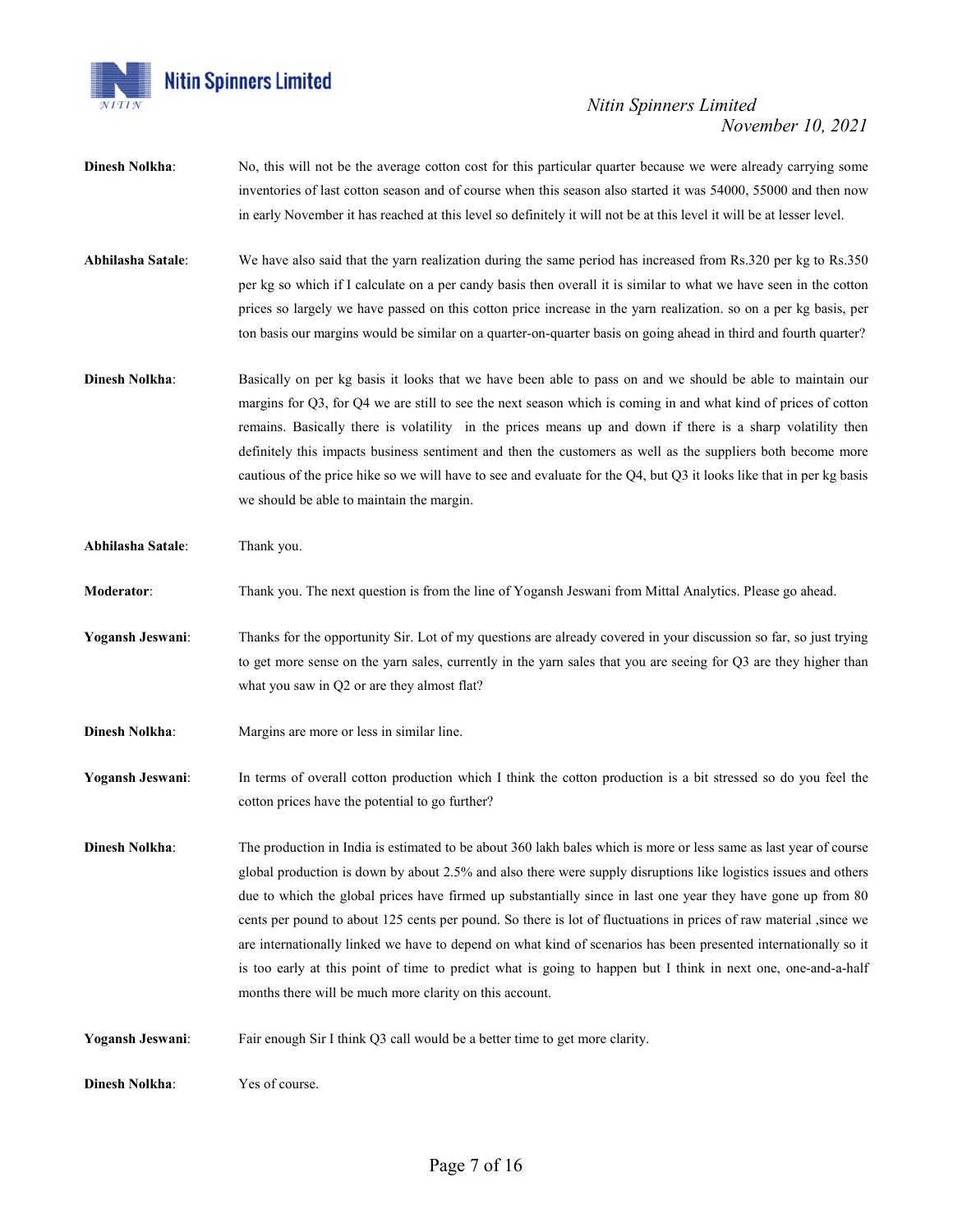

- **Yogansh Jeswani:** Sir one last question from my end then I will get back in the queue so between FY2021 and FY2022 please if you can clarify is there a scope for further volume growth as well I think in the beginning you have mentioned that you are operating at almost full capacity at spinning, knitting and this woven fabric so between FY2021 and FY2022 is there a scope for more volume growth?
- **Dinesh Nolkha:** Yes, of course since we have some volume growth left out for us in the fabric production side definitely there is some volume growth which can happen, also if you see in yarn business our new capacity has just been added so slight increase we are seeing in overall production at the moment.
- **Yogansh Jeswani:** So it it fair to assume 10%, 15% kind of volume growth?
- **Dinesh Nolkha**: No, 10%, 15% volume growth overall will not be possible from here because already we are running our yarn business at full capacity only the volume growth will happen in the fabric business.
- **Yogansh Jeswani**: That is it from my side. I will get back in the queue Sir.
- **Moderator:** Thank you. The next question is from the line of Manoj Baheti from Carnelian Capital. Please go ahead.
- **Manoj Baheti:** First of all congratulations for very good set of numbers. Dinesh ji you mentioned about Brownfield expansion so the place where we have put our new plant how much surplus land we are having and whether that surplus land will be sufficient to take care of Brownfield expansion and also on the utility part I think the existing utilities can take care of Brownfield expansion right?
- **Dinesh Nolkha:** We have first of all land available at both locations, a small parcel of land which is what adjacent to us will be required is to go to a reasonable size expansion so that is always possible without much incremental cost. As far as utilities are concerned we have major utilities with us like infrastructure, electrical infrastructure, other manpower infrastructure is already in place definitely that is going to be an advantage.
- **Manoj Baheti:** So does it mean that whenever we decide about new plant the execution and commissioning will be much faster and in terms of capex cost it would be lower right?
- **Dinesh Nolkha:** Yes, of course execution should be faster because of the existing infrastructure available but cost wise cannot comment on this stage because there is a lot of input prices changes happening in the equipment prices, also as we are seeing that there is a lot of increase in prices of the cement, steel, and other electricals like copper, aluminum so these prices will definitely get affected into the cost front, we are still to see that part of it what is the new cost going to be.
- **Manoj Baheti**: So how much time will it take let us say once you decide to setting up the new facility assuming like if we have to replicate the similar kind of thing again so how much time will it take vis-à-vis cost?
- **Dinesh Nolkha:** Replicate what our new capacity or existing capacity to be replicated?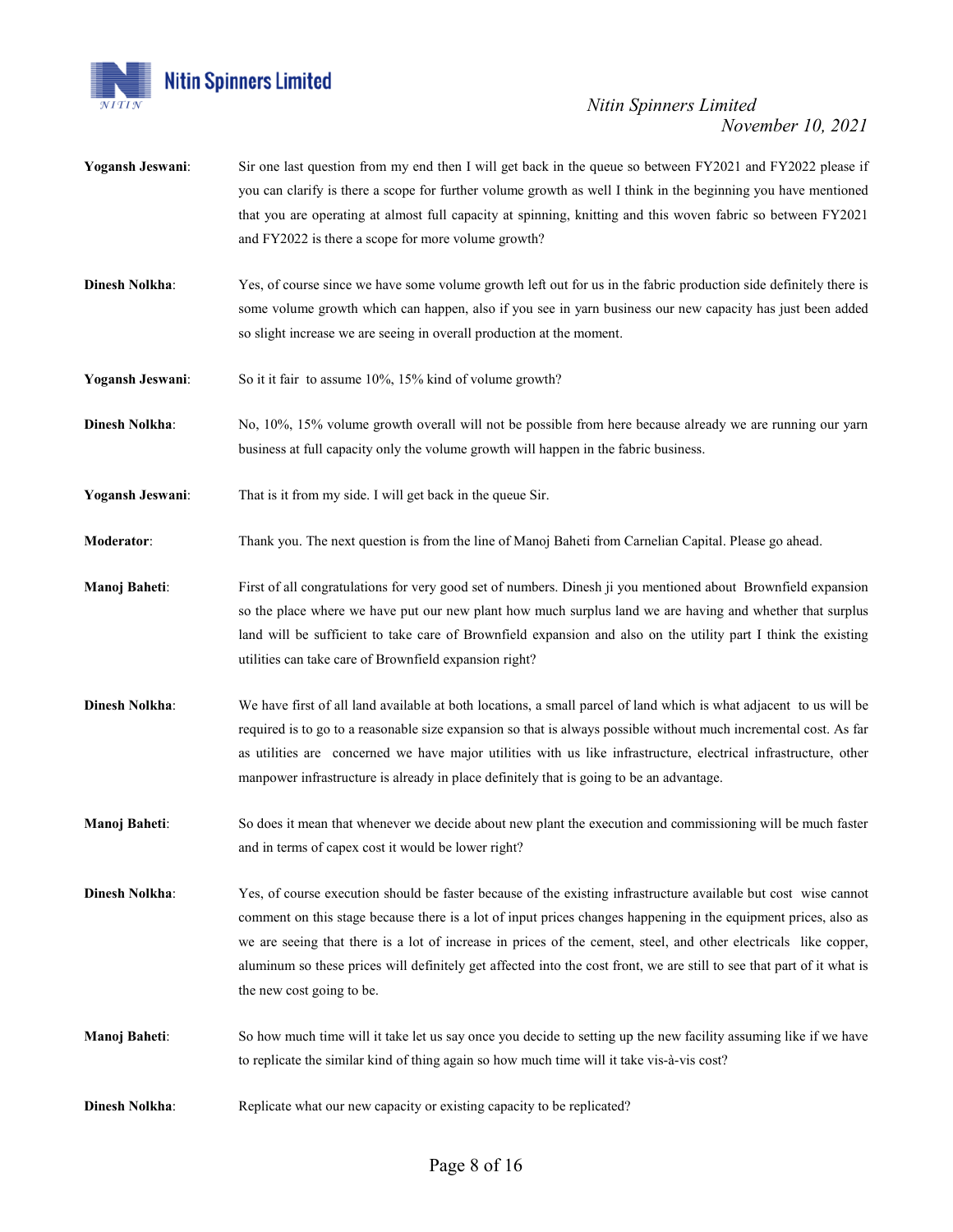

- **Manoj Baheti**: The new capacity to be replicated in case you decide to replicate the new capacity how much time will we take from decision till commissioning?
- **Dinesh Nolkha:** Actually for us whatever capacity we plan to be able to do it in I think 12 to 15 months time that is the timeframe normally we take this has been in the past; however, we have seen some supply side issues due to the semiconductor chip shortage and machine manufacturers facing some problems due to that maybe one or two months here and there otherwise that is the reasonable period when we can do that.
- **Manoj Baheti**: On the current spreads which we are having between yarn and cotton what kind of spreads are right now and going forward like at least from next two, three quarters what kind of feelers you are getting from the market on sustainability of this business?
- **Dinesh Nolkha**: First of all spreads as I just explained in my last question that the spreads were in the range of about around Rs.120 a kg which was there in the last quarter similar is maintained in this quarter as well however going forward.
- **Manoj Baheti:** Dinesh Ji what is this Rs.120?
- **Dinesh Nolkha:** Difference between the net raw cotton versus the yarn price. This is the spread which we are normally enjoying at this point of time and that is continued in Q3 but the raw material prices have run up very sharply so till now it has been absorbed now and if t further prices are increased, how it is being consumed in the downstream industry that is going to be seen.
- **Manoj Baheti:** Got it. Thank you for answering my question.

**Moderator:** Thank you. The next question is from the line of Prerna Jhunjhunwala from B&K Securities. Please go ahead.

- **Prerna Jhunjhunwala**: Congratulations Sir on a very strong set of numbers. Sir I just wanted to understand how the demand is spanning across segments for example apparel versus home textiles and how are the pass on in the yarn prices is it favorable or infavorable in various segments just to help us understand how the demand is spanning out given the price pressures even in our consumer segment and how our margins can span out going forward given changes in demand going forward?
- **Dinesh Nolkha:** First of all as we had said there was very good demand for the home textile due to the COVID impact initially and later on the economies opening up, home textile business remained very, very strong and it continues to remain strong, of course the pricing policies in the home textile segment is for a slightly longer period so if we start from the next cotton season, normally we have two price increases January to June and July to December so next cotton season we are looking that most of our customers would be able to pass on the increase in the raw cotton prices just so this is not a one country or a one geographical area phenomena this is across the board across all countries so we expect that this increase will be passed on in the home textile. In the apparel business the demand was good in the first six or seven months of this financial year and then it picked up very sharply in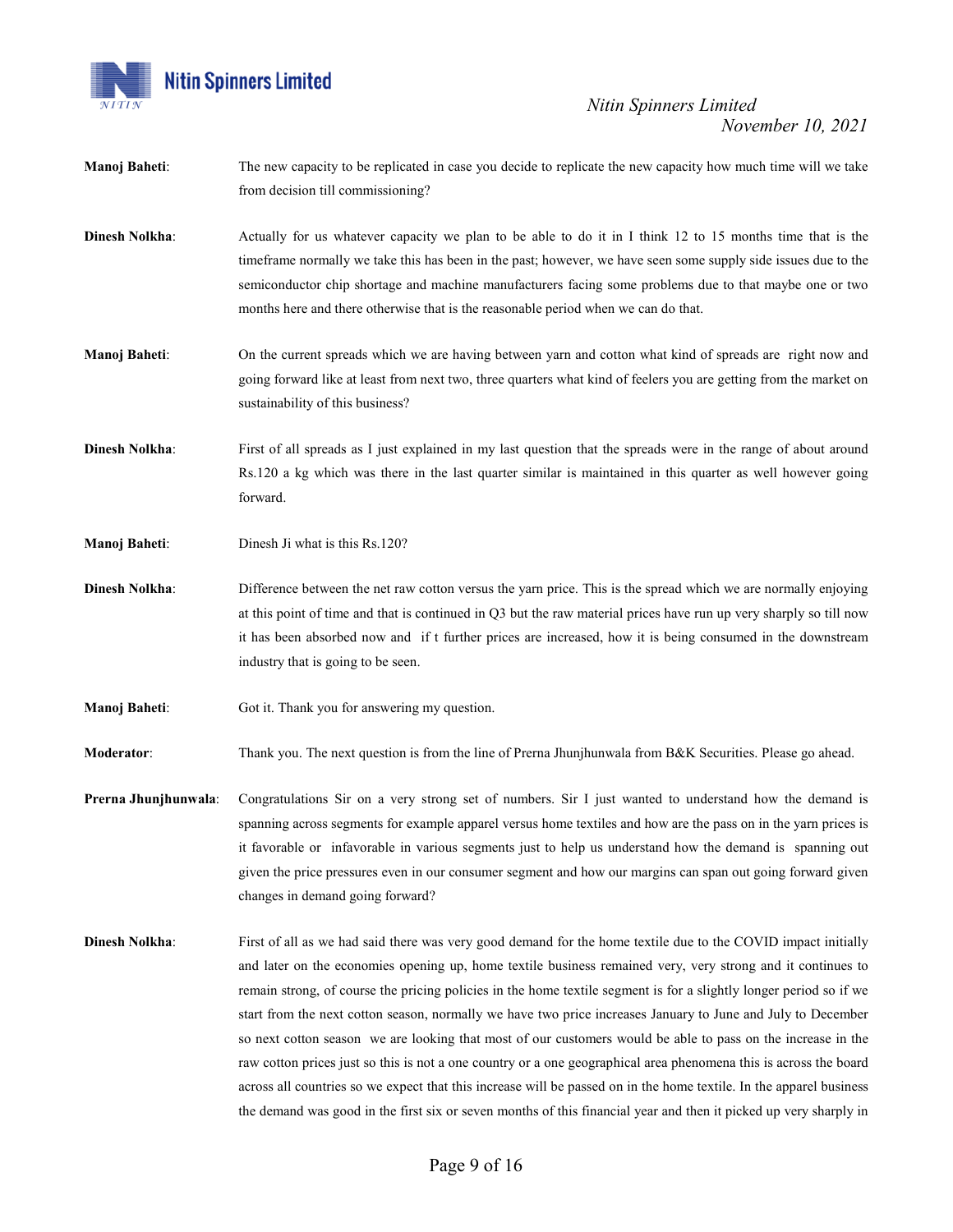

last one-and-a-half to two months and we are seeing it with the opening up of our economy and retails have also started to open, we have very good demand at the moment for acquiring business as well and we are seeing that people have started to go to office and casuals and formals have come back in the business, schools have started to open so we expect a very good demand coming in forward and the prices are getting passed on to the customers because there is not much of the good prices.

- **Prerna Jhunjhunwala**: So that means the barring inventory gains on some part of the margins rest of all should be sustained for good time or given the demand remaining strong and even the supply in the yarn business is not adding up to the extent required for meaningful time from here , is my statement valid?
- **Dinesh Nolkha:** First of all the meaningful capacities definitely not getting added up so that is very right and since we are seeing a good demand in textile industry the prices should be passed on but just to the volatility of basic raw material since it is volatile and we see volatility in terms of prices then there is always a sentiment dampener except that phenomenon I think if the prices remain stable or maybe with small variations we should expect that this kind of prices should be sustainable.
- **Prerna Jhunjhunwala**: Sir my second question was on capex you have pointed out as of now things are on drawing board but should we expect the capex coming in the fabric business largely because you are reaching almost full capacity utilization there and if we in the smallest part of the business at least fabric expansion should be on the card going forward?
- **Dinesh Nolkha**: Yes, of course for us even spinning business we are utilizing fully and we are not catering to the domestic market but that is also a business where we need to grow, since we are utilizing most of the capacity we need to look at all of the products holistically and not for small period of time we need to look at a longer period of timeframe when we will go for an expansion the kind of product if we want to manufacture horizontally whatever the demand scenario going forward so we will consider all those aspects and accordingly execute our plan.
- **Prerna Jhunjhunwala**: Because our cash flows are very strong there and that can accommodate a very good expansion plan but I think this is on drawing board so that was a minimum thing that I was expecting that to check at least the fabric is what something we should expect even if spinning obviously is your core product so which time it can expand and also any call on your procurement strategy this year given the volatility in cotton prices?
- **Dinesh Nolkha**: Good that you asked this thing this is the most essential part of the strategy this year. As you all know our strategy has been to not built up extraordinary stocks until and unless we see the very strong demand of our products. In next six or 12 months I think still we are seeing that these prices are getting established so we will first evaluate for the next two months to see how the prices behave going forward and till what stage it is getting passed on to whether this is getting passed on to the ultimate consumer or not and then we will take a call about the stocking policy but we are not going for any huge pileup of inventory at this point of time.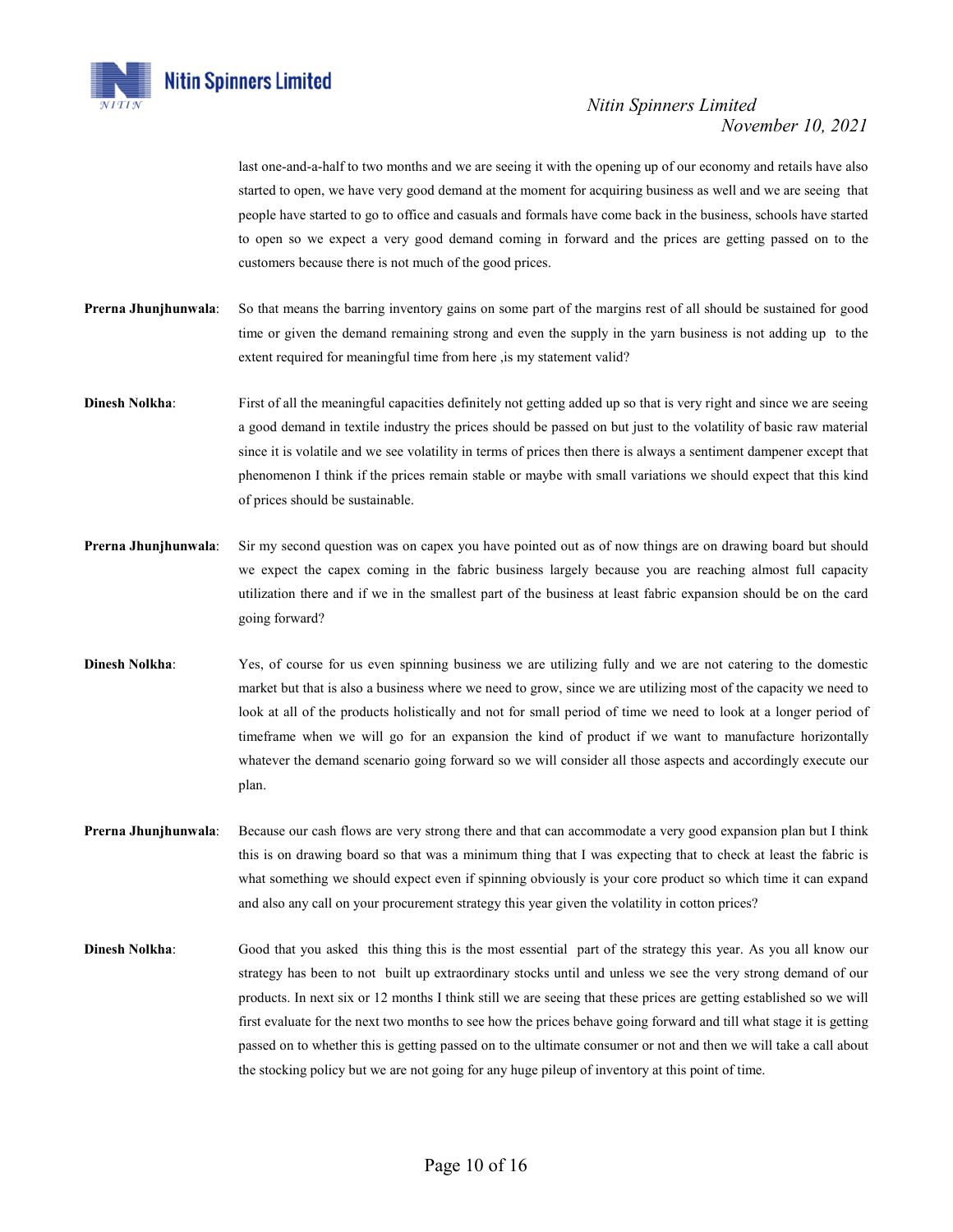

| Prerna Jhunjhunwala:     | Thank you Sir. All the best for a great year going ahead.                                                                                                                                                                                                                                                                                                                                                                                                                                                                                                                                                                                                                                                                                                                                                                                                                                                                                                                                                                                                                                                                                                                                                                                                                                                                                                                                                                                                                                                                                                 |
|--------------------------|-----------------------------------------------------------------------------------------------------------------------------------------------------------------------------------------------------------------------------------------------------------------------------------------------------------------------------------------------------------------------------------------------------------------------------------------------------------------------------------------------------------------------------------------------------------------------------------------------------------------------------------------------------------------------------------------------------------------------------------------------------------------------------------------------------------------------------------------------------------------------------------------------------------------------------------------------------------------------------------------------------------------------------------------------------------------------------------------------------------------------------------------------------------------------------------------------------------------------------------------------------------------------------------------------------------------------------------------------------------------------------------------------------------------------------------------------------------------------------------------------------------------------------------------------------------|
| Moderator:               | Thank you. The next question is from the line of Manish Sonchale from Motilal Oswal. Please go ahead.                                                                                                                                                                                                                                                                                                                                                                                                                                                                                                                                                                                                                                                                                                                                                                                                                                                                                                                                                                                                                                                                                                                                                                                                                                                                                                                                                                                                                                                     |
| <b>Manish Sonthalia:</b> | Excellent results congratulations. Just one question based on your spindle capacity what is the production in<br>tons per month?                                                                                                                                                                                                                                                                                                                                                                                                                                                                                                                                                                                                                                                                                                                                                                                                                                                                                                                                                                                                                                                                                                                                                                                                                                                                                                                                                                                                                          |
| <b>Dinesh Nolkha:</b>    | Our capacity is about 75000 tons per annum which turns out to be about 6200 tons per month.                                                                                                                                                                                                                                                                                                                                                                                                                                                                                                                                                                                                                                                                                                                                                                                                                                                                                                                                                                                                                                                                                                                                                                                                                                                                                                                                                                                                                                                               |
| <b>Manish Sonthalia:</b> | Thank you that is all from me.                                                                                                                                                                                                                                                                                                                                                                                                                                                                                                                                                                                                                                                                                                                                                                                                                                                                                                                                                                                                                                                                                                                                                                                                                                                                                                                                                                                                                                                                                                                            |
| Moderator:               | Thank you. The next question is from the line of Navneet Bhaiya, Individual Investor. Please go ahead.                                                                                                                                                                                                                                                                                                                                                                                                                                                                                                                                                                                                                                                                                                                                                                                                                                                                                                                                                                                                                                                                                                                                                                                                                                                                                                                                                                                                                                                    |
| <b>Navneet Bhaiya:</b>   | You mentioned that the demand environment is pretty strong can you give us some more details about the<br>industry wise supply scenario what is the current utilization and how much new capacities are coming up in the<br>next year or so?                                                                                                                                                                                                                                                                                                                                                                                                                                                                                                                                                                                                                                                                                                                                                                                                                                                                                                                                                                                                                                                                                                                                                                                                                                                                                                              |
| <b>Dinesh Nolkha:</b>    | First of all as far as spinning is concerned we are seeing that the current utilization is now reaching its peak<br>already most of the capacities are getting utilized, At this kind of margin level normally this happens and with<br>lockdowns lifted all around the country we have seen most of the capacity on-stream at the moment; however,<br>the demand is aided by the very good traction in the exports and the export numbers are also increasing month-<br>on-month so basically now cotton yarn exports is in the range of about 110 million kg per month, we used to<br>have 1000 million kgs exports every year now this is about 1400 to 1500 million kgs in this financial year so<br>demand is very strong. In the domestic side we have seen basically weaving and knitting segment is now<br>coming back into the full operation and that is a very good sign since lot of small weavers and knitters were not<br>in operation as they were scared of the third wave so that capacity was not getting fully utilized, now however<br>we are seeing the new capacity is getting fully utilized and domestic market is looking pretty good at this point<br>of time. Now going forward spinning capacity addition we are not seeing much capacity addition at this point of<br>time very limited capacity addition is happening at the moment in the industry but most of the bigger players<br>are now planning investments and we see that by the end of FY2023 or in early part of FY2024 new capacities<br>will be on the stream. |
| <b>Navneet Bhaiya:</b>   | So it takes about two years to set up a new capacity?                                                                                                                                                                                                                                                                                                                                                                                                                                                                                                                                                                                                                                                                                                                                                                                                                                                                                                                                                                                                                                                                                                                                                                                                                                                                                                                                                                                                                                                                                                     |
| <b>Dinesh Nolkha:</b>    | Yes, with the kind of present deliveries of the equipments and disruptions in the machinery segment it is the<br>minimum time to set up now and if the Greenfield project is there then minimum two years.                                                                                                                                                                                                                                                                                                                                                                                                                                                                                                                                                                                                                                                                                                                                                                                                                                                                                                                                                                                                                                                                                                                                                                                                                                                                                                                                                |
| <b>Navneet Bhaiya:</b>   | When you said high utilization in the spinning segment or in the cotton yarn segment it would be upwards of<br>90% right?                                                                                                                                                                                                                                                                                                                                                                                                                                                                                                                                                                                                                                                                                                                                                                                                                                                                                                                                                                                                                                                                                                                                                                                                                                                                                                                                                                                                                                 |
| <b>Dinesh Nolkha:</b>    | Yes.                                                                                                                                                                                                                                                                                                                                                                                                                                                                                                                                                                                                                                                                                                                                                                                                                                                                                                                                                                                                                                                                                                                                                                                                                                                                                                                                                                                                                                                                                                                                                      |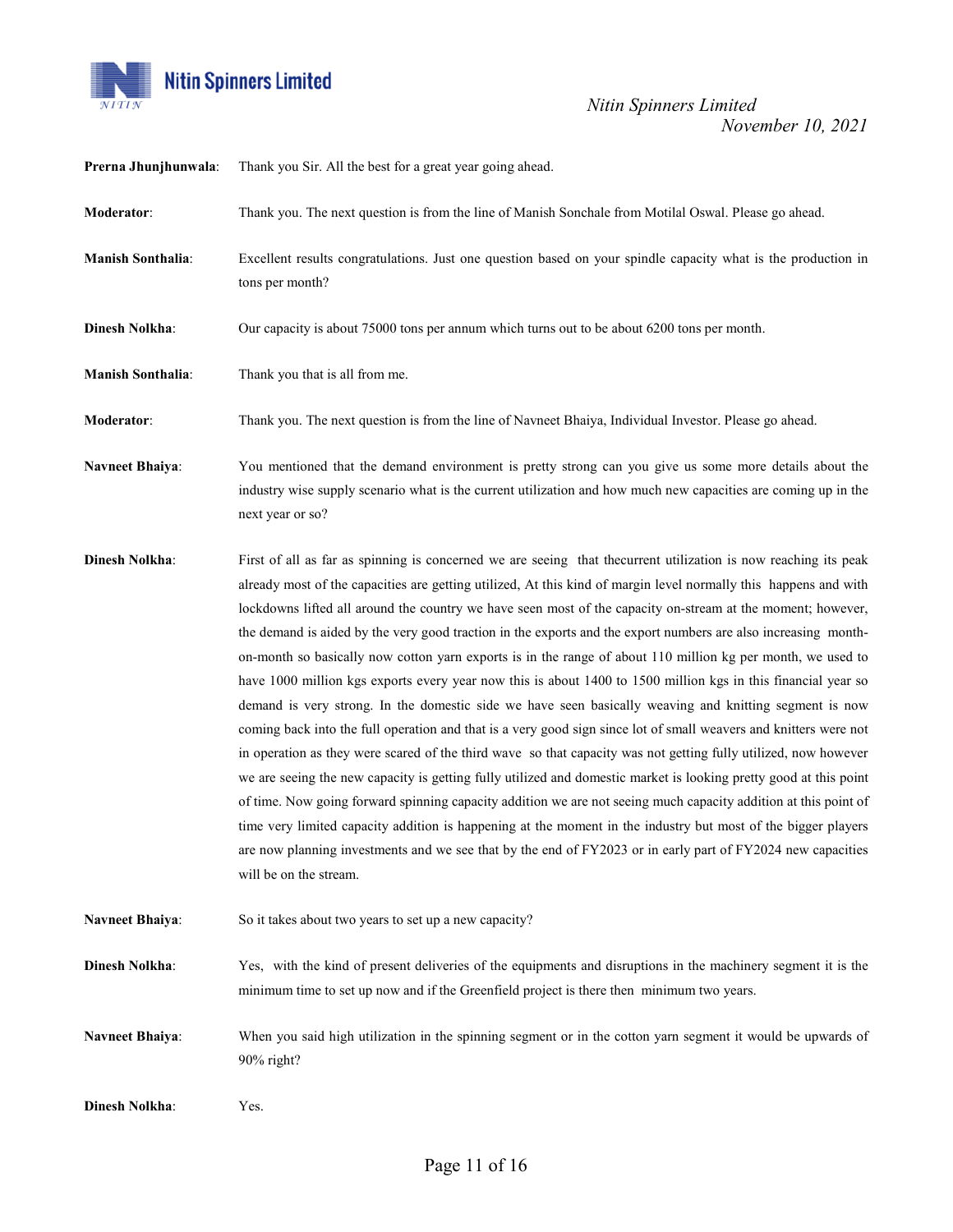

**Navneet Bhaiya**: So till end of 2023 or early 2024 when these new capacities come up the utilization level can fairly be expected to be in the higher range only?

**Dinesh Nolkha:** Of course.

**Navneet Bhaiya**: Got it thank you so much.

**Moderator**: Thank you. The next question is from the line of Ashok Kumar, Individual Investor. Please go ahead.

**Ashok Kumar**: I have two questions, one is regarding as you mentioned that we have net margin of around Rs.120 yarn net margin but in terms of percentage if you see if the cotton price has gone up by 25%, 30% so unless we increase this net margin on per kilo yarn our net margin percentage will go down so are we looking at this direction like our net margin percentage will be maintained?

**Dinesh Nolkha**: You are very right as the base price increases and the per kg margin remaining same the margin percentage will definitely come down but ultimately consequently if you see from the view of the achieved numbers they remain same.

- **Ashok Kumar**: Yes, when you say that the market always look for higher and the company decides market discount always so we are looking that our company should become like for example billion dollar company and secondly that like as we mentioned that we have almost utilized our existing capacity and we are still on the drawing board and it will take time, so what efforts are we taking to increase the value addition in terms of getting the higher realizations. This can be done either by selling high margin product or by selling to high margin generating customers for the country so which segment are we targeting?
- **Dinesh Nolkha**: Thank you very much for your wishes. As we also wish for that and that is our endeavor as well. However we need to look at the whole system and we are always there to see that we improve upon our margin so that is always a endeavor of the management you can also see that our cost in absolute terms are going down in fact if you see our power cost our wages cost then even with increase in the overall production the overall sales value still going down only so we are having complete cost control so that is one of the areas where we are focusing even in such inflationary time. Secondly definitely we are trying to go for more and more value addition and accordingly we are focusing on various value added products like we are seeing that the sustainable products are in great demand and are also touching good prices so we are working on that area, also we are looking at the fashion segment where the realizations are on a higher side so there also we are focusing plus we are also looking for better higher kind of products where the per unit realizations are better so that focus will continue to maintain.

**Ashok Kumar**: What about high margin?

**Dinesh Nolkha**: Yes, of course that is also a part of the strategy to go for as I said higher value products to higher value added customers so definitely we are getting accreditations from various brands on a consistent basis and that is a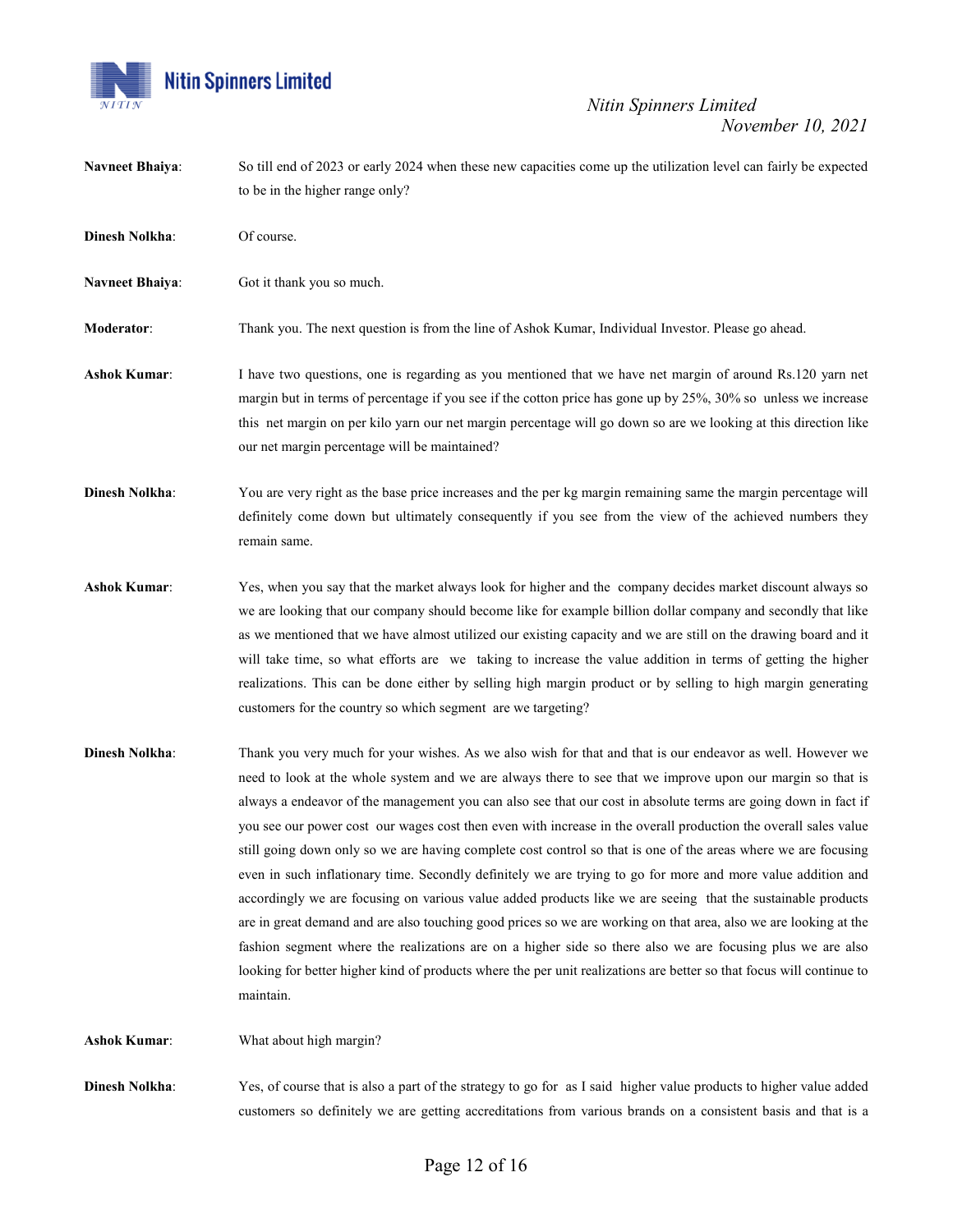

continuous strategy for us especially for our fabric division. So we are getting the accreditations from various customers all around the world and that is a continuous process for us.

- **Ashok Kumar**: Will we get some new accreditation during Q2?
- **Dinesh Nolkha:** Yes, we also got few accreditations during the Q2 as well.
- **Ashok Kumar**: When you mentioned the fabric, fabric are we B2B or B2C Do we have our own brand also?
- **Dinesh Nolkha**: We are not having our brand it is a B2B.

**Ashok Kumar**: Yesterday we heard about some of the business growth so it will be not to the brand that time. The other important question is finance cost, finance cost has not significantly come down if we compare H1 to H1 of the last year so it is hardly 5.4% or something which is very negligible and now considering that the finance cost in the market is significantly down to around 4% and number two now this quarter the company has posted a pent up demand it is very good year so what plan the management has to rerating of the company so that the interest expense will reduce and what are the different strategies we have taken so that like we can retire some high cost term loan? (audio is not clear in this part )

- **Dinesh Nolkha**: Of course this is a part which we have to continuously do it. As you rightly said that the cost substantially has now gone down from last quarter to this quarter. Now since our credit ratings have been changed and credit ratings are improving so already we are rated by CARE so already our new rate of interest will be applicable in this year itself in this particular quarter itself so definitely there will be a reduction in the rate of interest going forward that is a continuous process. As far as high debt cost is concerned we are already getting most of our term loan debt on the subsidized rate so our cost is already on the lower side and there we are confident to repay and substantial e debts have already been repaid, working capital also is going down so you will see a reduction in the cost in the coming quarter going forward in our interest cost. So it is also our endeavor to bring down the cost by using various tools so definitely that is a part of our continuous strategy which we definitely improve regularly.
- **Ashok Kumar**: I have seen that we have repaid substantial amount of debt and I am just taking in terms of the fine line that what is the interest rate what we are suppose since we are always repaying the loans so definitely the same investment and the finance costs have to be a little down but what I am saying what efforts are we taking to get the debt reduction so **(inaudible) 51:**25 are we financing this high cost loan with a new loan , so the high cost loan is repaid so our finance cost which is high is reduced by the way of repaying the loan and the marginal discount available at the new rate by getting the loan its not much lower. There will be little reduction in the interest rate due to the new rating there wont be substantial reduction in the finance cost.

**Dinesh Nolkha:** I think you have given a lot of valuable inputs for us to ponder about definitely we always consider all those facts I will not be able to clearly give you our strategy over a conference call I hope you can understand it and if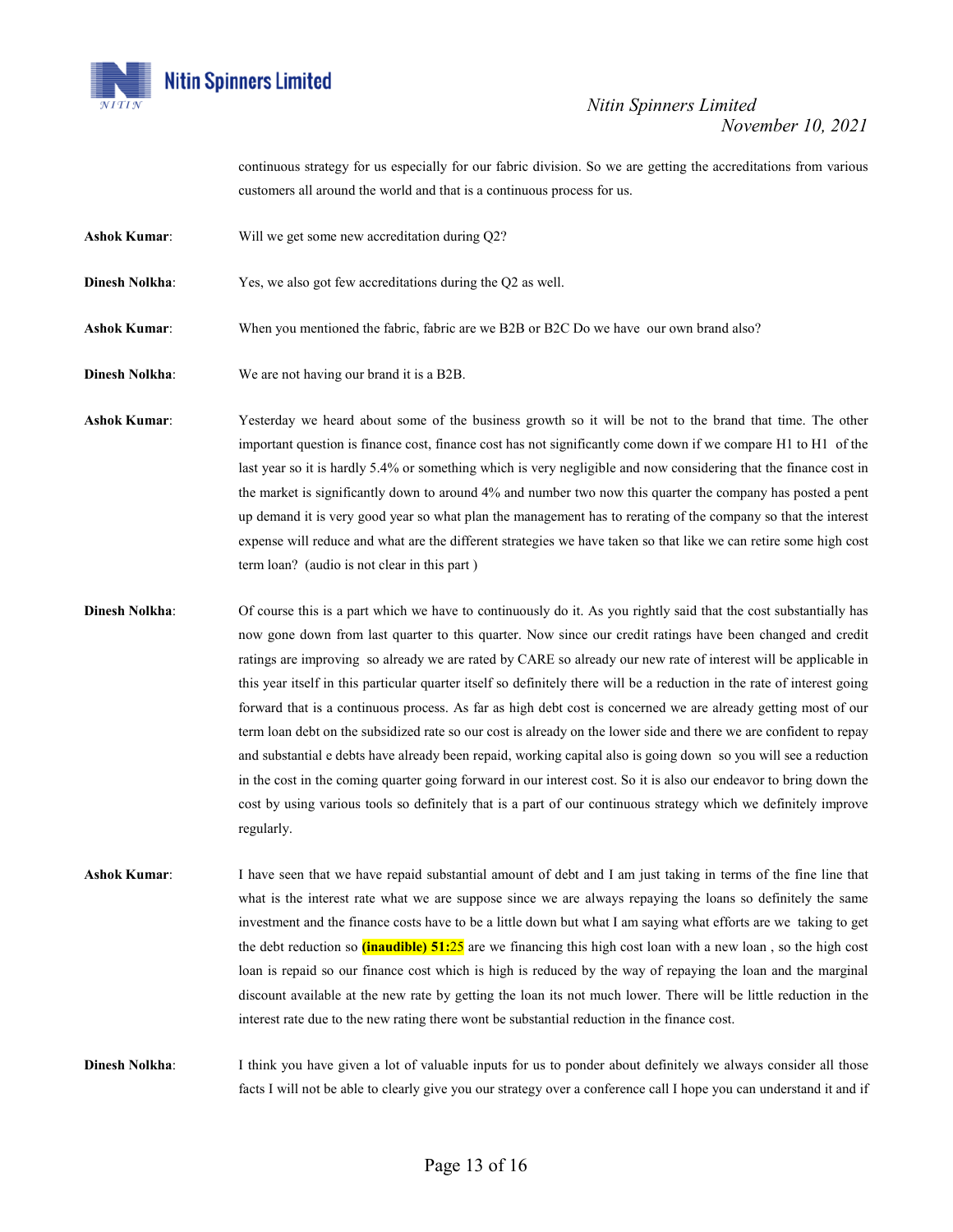

you need we will let you know separately about this how we are working on this, but definitely I can assure you that even we are also more worried about this part and looking into reduction of the interest.

- **Moderator**: Thank you. Ladies and gentlemen due to time constraint we would be taking the last two questions. The next question is from the line of Pulkit Singhal from Dalmus Capital. Please go ahead.
- **Pulkit Singhal:** Congrats on a good set of numbers. Sir my first question is on you mentioned about export demand being 40% higher and domestic demand recovering so clearly demand side things are getting a lot better and supply side for the industry is at least two years out in terms of addition of capacities so why would in such a scenario spreads not expand further rather than contract?
- **Dinesh Nolkha**: That is why we are seeing that our margins are increasing quarter-on-quarter basis since last three, four quarters, only thing which is restricting us is how much our cost with inflation which is happening in various apart from the yarn business also in dyes, chemicals, other intermediates, coal cost, various other costs which is involved in the manufacturing of textiles is passed on to the consumer. How much is the consumer resistance towards this. So we are seeing that on the retail side also the prices recently does not declare but all the manufacturers are increasing their prices across board and same if we see the increase happening going forward then definitely further margin expansion is always possible.
- **Pulkit Singhal**: I am just trying to understand the elasticity of demand if there is no supply and even if costs are higher by 10% what choice do they have,
- DINESH NOLKHA ofcoursethe demand is elastic, we cannot say the demand is inelastic because the customers always have choice not to buy or postpone their purchases definitely that is there yes and lot of it depends on the GDP growth in our own country how the various segments of the people are behaving like if the rural growth is more then we see the downstream lower products having very good growth, how is the urban growth, so this depends of course there is demand elasticity involved we cannot say that there is no demand elasticity and whenever there is a substantial increase in price of any product we always see that normally people initially resist to buy see whether this is permanent or this is something which is temporary and then go for the major buy so always you have phases of such kind happening over a period of time
- PULKIT SINGHAL lastly in terms of supply increases as you might have seen in the past cycle supply comes up fast if there is a favorable margin scenario now when you look at this cycle one reason you mentioned for delayed supply was availability of machinery itself due to semiconductor issues which seems like a very peculiar issue for this cycle, but what Else is different in the sense that the availability of finance is that more of an issue in this cycle and or is there also an element that the players I mean the larger players also have been helping to increase supply because we were not sure how long this situation would last so I am just trying to understand what are the various reasons apart from machinery availability to our industry level because of which supply may not increase as much?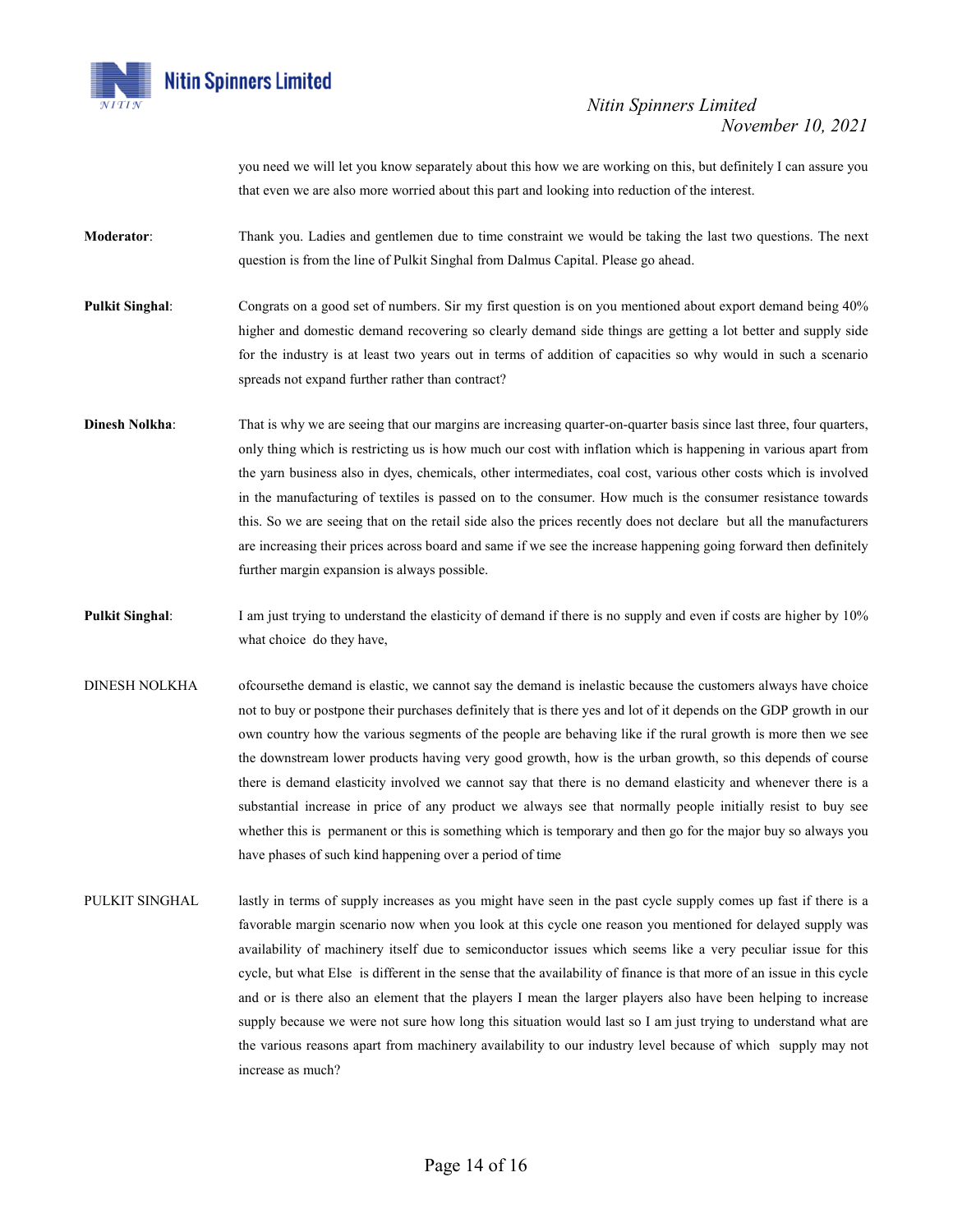

**Dinesh Nolkha:** First of all if we compare this cycle with the last two cycles which we have seen first is in the last two cycles the growth in the industry was fueled by the subsidy which the central government was giving or the state government was giving so the initial capacity came up because there was a substantial interest subsidy or there was a certain incentive to setup the manufacturing factories so that was the initial premise on which various factories or various capacities in the spinning has come in, also those capacities which have come in which were not of economic price for some time and even the smaller capacities were on board because lot of bank financing was available. Now this time the difference we are seeing is that most of the capacity expansion is coming on the basis of the demand which we are seeing first not based on any incentive. Secondly most of the existing players who are having sound financial numbers are able to get the expansions done so it is more of a Brownfield expansion and existing players adding the capacity so definitely existing players are adding to their capacity going forward, but there are also measures since we have lot of capacities come in and the margins come down so they are measured in the increasing capacity.

**Pulkit Singhal**: Got it Sir thank you.

**Moderator:** Thank you. We take the last question from the line of Ajit, an Individual Investor. Please go ahead.

- **Ajit**: Good evening to the management and thank you for including my question. Sir I would like to quote a media report so I am not sure about its correctness this is about our company bidding for the spinning assets of Sintex Industries under NCLT so first of all I would just ask you to confirm whether that is a valid report and my question is, is this just about the management trying to test the waters or is the management sending a signal that they are open to inorganic acquisitions in a way to expand?
- **Dinesh Nolkha**: We are seeing a very strong demand in our capex so we are definitely open to any inorganic growth prospects, definitely we are open to that.
- **Ajit**: Sir in one of your past conference call maybe one or two quarters ago you had mentioned one of the side effects of this pandemic was that a lot of unorganized capacities had closed down maybe 5% to 7% so would you be looking at some local capacities because Bhilwara itself is considered as the spinning capital of the country so would there be opportunities that would come around your area that you may in a very short notice be able to acquire and augment your capacity?
- **Dinesh Nolkha:** We are fortunate that no unit in Rajasthan has gone to NCLT or has closed down so frankly that opportunity does not exist in Rajasthan at the moment so at least in Bhilwara I would say where we have placed out. I have clearly mentioned that we are not looking for very small capacity also that it will suit our philosophy of economic prices and that is there we are going to look at. All these capacities which have closed down are still not able to start are the ones which are not economically manageable I think the older machines, they are consuming more power, so power cost will consistently remain high because of various technological disadvantages.